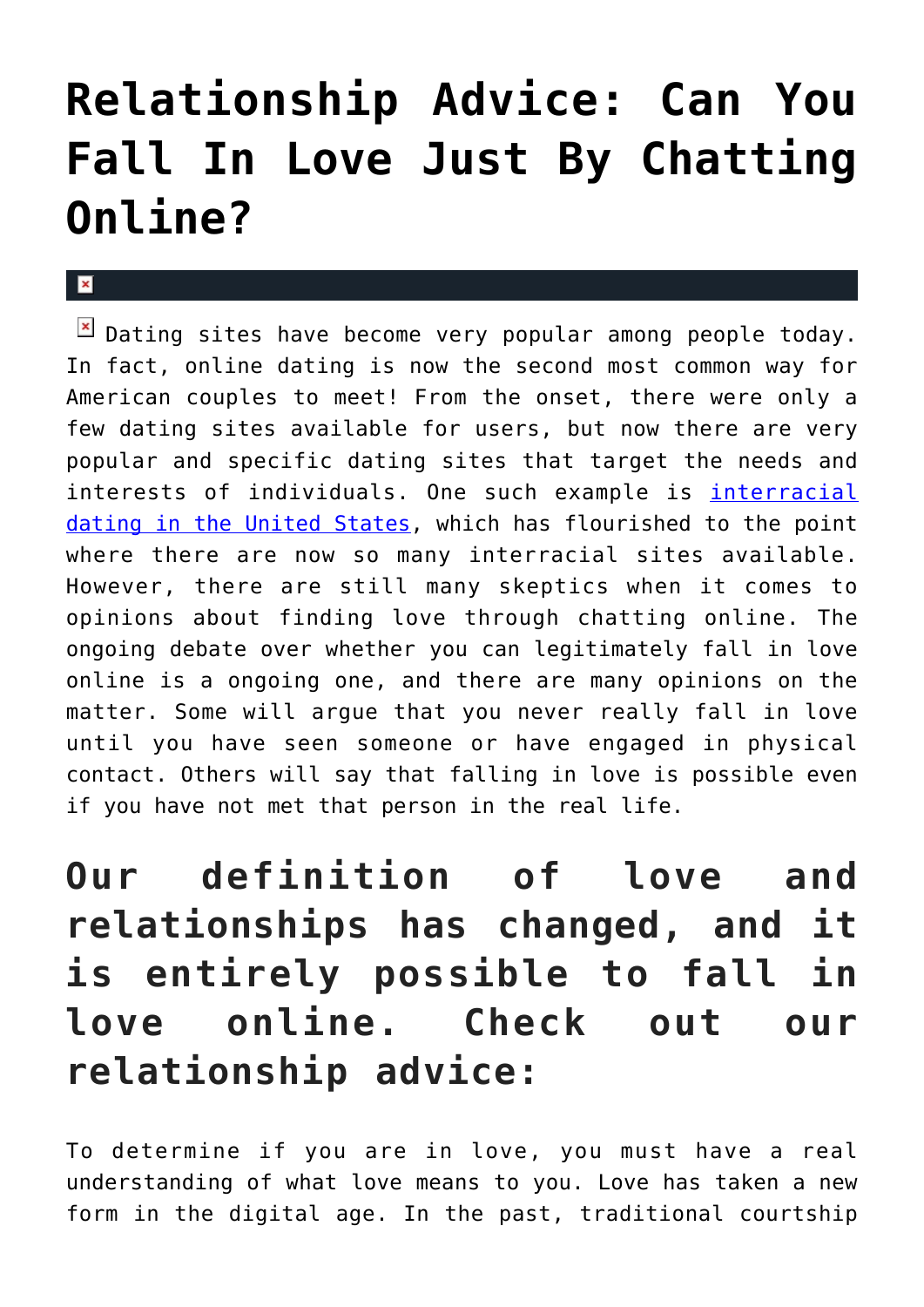relied heavily on face-to-face communication and physical presence. Nowadays, meeting someone and having a relationship is more available to us through the online world. Meeting someone has become increasingly easier through the internet. For some, meeting in real life comes very easy and for others, it has always been a difficult task. In the online world, there are more opportunities created through online chatting. However, it is up to you to define what falling in love mean to you. Are you comfortable in divulging your emotions to someone you have never met? Does it matter if you have not seen the person face to face, even if you have a strong virtual connection?

### **Online applications facilitate connection**

Attraction is not only based on physical attraction. It can occur when we share common ideas, perspectives, values and even opinions. If you meet someone online with these commonalities, you can very easily feel attracted to them. This connectedness is a baseline for any relationship, not just a romantic one. It doesn't necessarily demand a face to face meet, p as this can be facilitated easily through online communication. Social media and dating apps help determine if you have a connection or not because the ability to communicate with others is readily available

## **There is positive association between internet technology and romance.**

A study by Rosenfeld in 2017 concluded that there is a positive correlation between internet technology and romantic relationships. Furthermore, the same study found out that heterosexual couples who met online made a quicker transition to marriage than couples who met offline. This study is also supportive of other findings which state that the percentage of couples who have met online and married in real life are still increasing. Despite being faced with a multitude of dating candidates online, people have been able to sift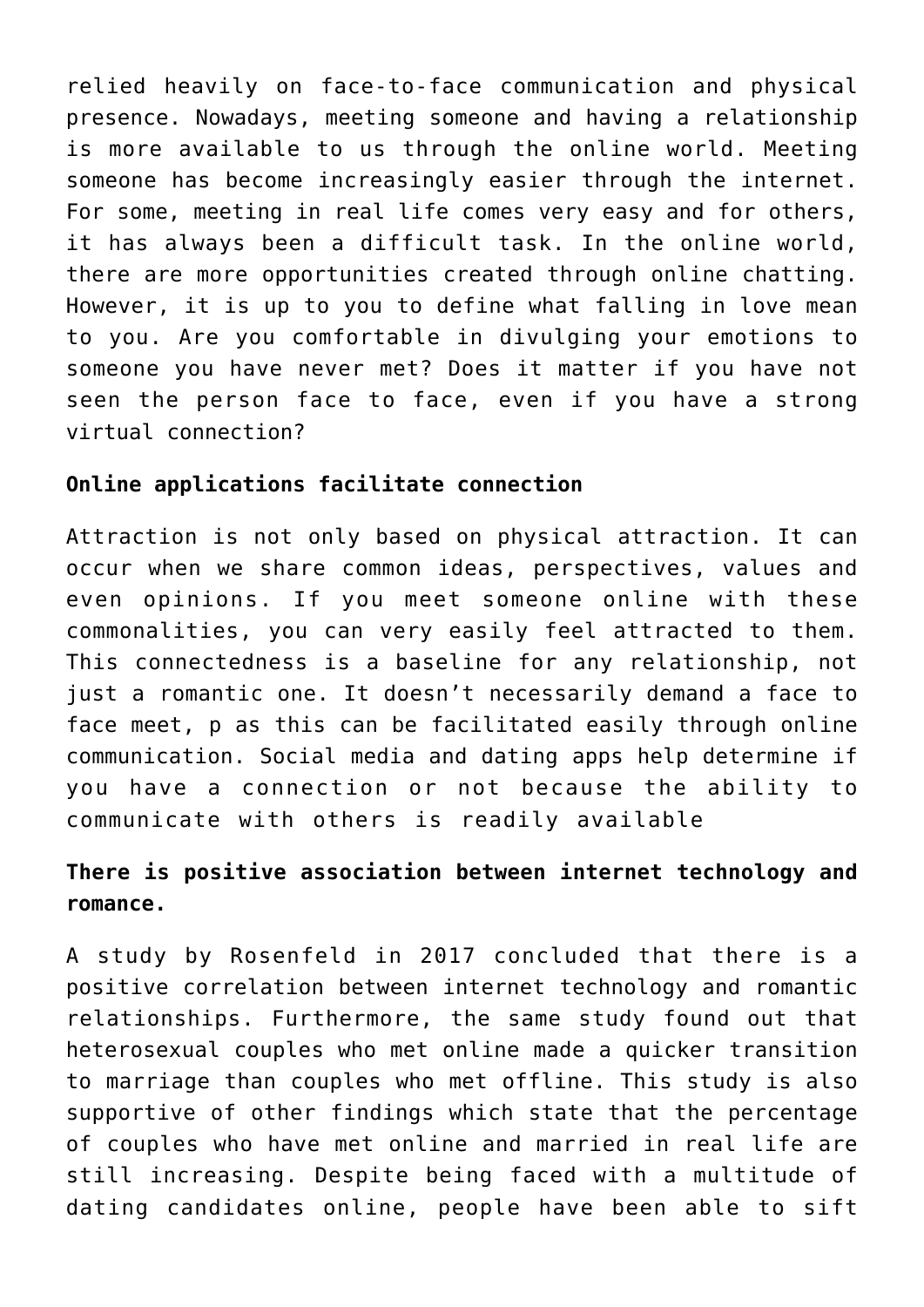through the competitive environment and marry the love of their life. This study supports the assertion that yes, it is possible to fall in love online. Technology has made dating tremendously easy, but at the end of the day, it is still up to the individual to make decisions and take the next step forward when it comes to online dating

## **Even if the other person is not real, the feelings are still real.**

Some people claim that a relationship is not legitimate until you have met that person in real life. Being duped online is common and it is one of the hazards of online dating. This is known as "catfishing" and is a common fraud when people create a false online identity to lure others into communicating. This is very tricky since the victim is honest and true, yet the other partner is not who they appear to be. Deception is common in online dating apps.

A study by Toma (et al in 2008) finds put that deception patterns are common. Participants in the study strategically balanced the deceptive opportunities presented by online selfpresentation (e.g., the editability of profiles) with the social constraints of establishing romantic relationships (e.g., the anticipation of future interaction). This study also found that 81% of online daters admitted lying about their weight, height or age. This appears to support the claim that meeting up in real life is an important step in cementing the relationship. However, if you are duped you shouldn't give up on online dating. Your feelings were certainly real, and many people have fallen in love and even have gotten married because of online dating.

#### **Falling in love must be approached positively**

Whether you fall in love offline or while chatting online, you must approach love optimistically. Even in real life, you can still be hurt by lies and deception. Just remain positive